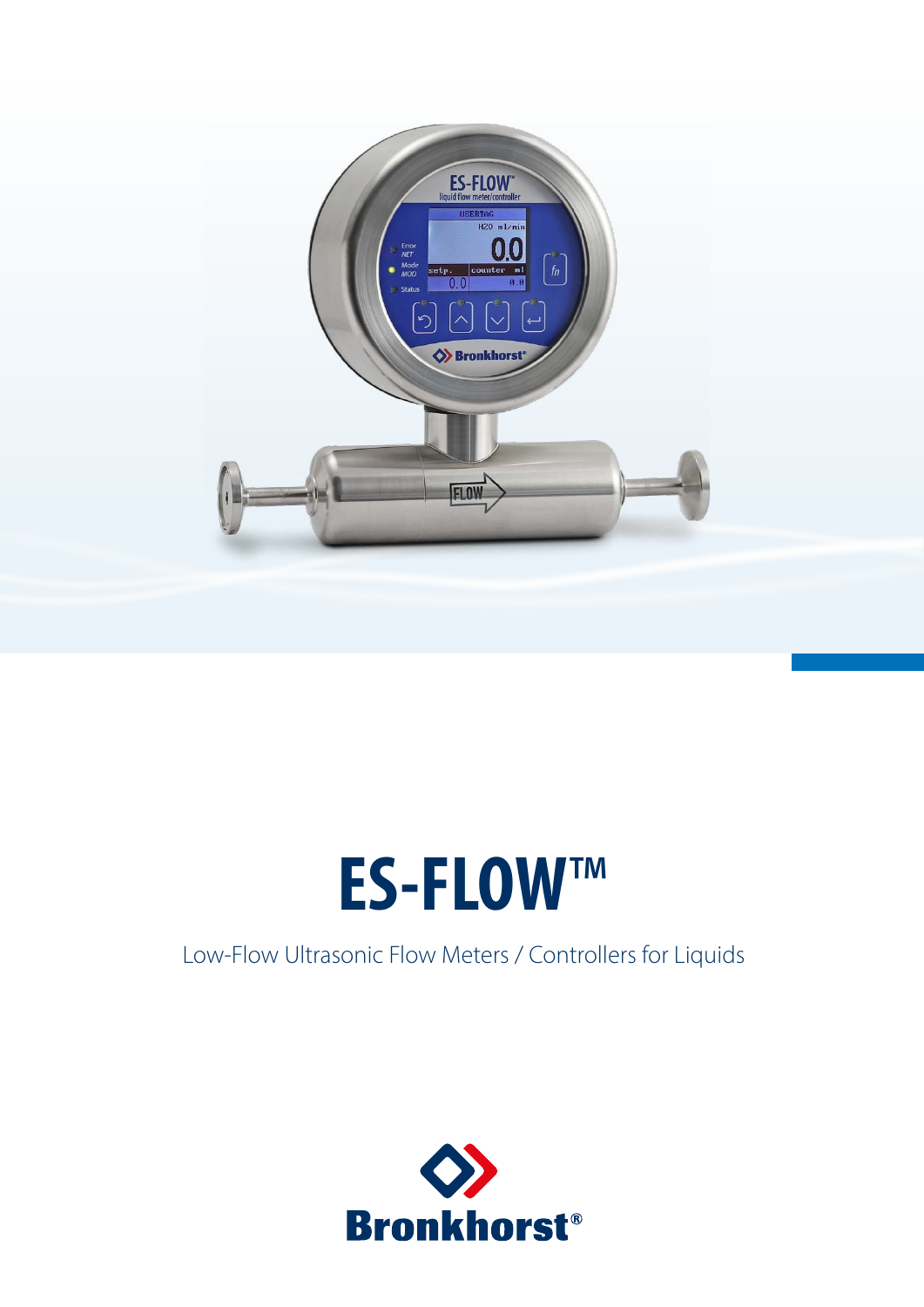# **Ultrasonic flow meter for low flow rates**

The innovative ES-FLOW™ Ultrasonic Liquid Flow Meter/Controller is designed for measuring volume flow ranges between 4 and 2-1500 ml/min with high precision, high linearity and low pressure drop using Ultrasonic Wave Technology in a small bore tube.

Liquids can be measured independent of fluid density, temperature and viscosity. Therefore, recalibration per fluid is unnecessary as the instrument is able to detect the actual speed of sound of the measured liquid. With these features the ES-FLOW™ has many similarities with our Coriolis technology based instruments, which are very beneficial compared to Magnetic flow meters or other types of flow meters. With the ES-FLOW™ non-conductive liquids like hydrocarbons, demineralized water and oil-based additives can be measured.

# **Improved ES-FLOW™ Mk II**

The know-how and experience gained in our specialized domain of developing and manufacturing flow meters have been used to improve the overall performance, hygienic design and accuracy of our ultrasonic flow measurement technology.

The new and improved sensor technology meets the highest hygienic standards and is almost twice as accurate at the lower range, as the reading accuracy and the zero stability have been greatly improved.

The ES-FLOW™ is available in two versions. The ES-103I is suitable for hygienic purposes, whereas the ES-113I can cover all other areas. The differences lie in certifications and the available process connections. The sensor technology and performance are similar.

# **Designed and authorized for hygienic applications**

The ES-103I Mk II is designed for applications with the highest hygienic demands. This is achieved by using stainless steel materials and a straight sensor tube design. The acoustic actuators are positioned at the outer surface, meaning no obstacles or other kind of materials are within the flow path of sensor. The instrument is self-draining, easy to clean and contains zero dead volume. The exterior design is rated to IP66 as well as IP67.

- ◆ 3-A authorized
- EC 1935-2004
- Stainless steel wetted parts, no elastomers
- ◆ CIP/SIP compatible
- ◆ Surface quality wetted parts Ra <0.8 µm

# **Fields of application**

The ES-FLOW™ can be used for a wide variety of applications. Typical applications can be found in Food, Beverage & Pharma for measurement/ control of: natural additives, solvents, carbonated liquids, H<sub>2</sub>O<sub>2</sub> sterilization, demineralized water and liquids with suspended particles.

#### **Ultrasonic Wave Technology**

The operation of Bronkhorst® ES-FLOW™ flow meters is based on the propagation of ultrasound waves inside a very small, straight sensor tube, without obstructions or dead spaces. At the outer surface of the sensor tube multiple transducer discs are located which create ultrasonic sound waves by radial oscillation.



Every transducer can send and receive, therefore all up- and down-stream combinations are recorded and processed. By accurately measuring the time difference between the recordings (nanosecond range) the flow velocity and speed of sound is calculated. Knowing these parameters and the exact tube cross-section, the ES-FLOW™ is able to measure liquid volume flows in the range of 4 up to 2-1500 ml/min.

The distinctive character of this flow meter is that it's capable to measure the actual speed of sound, meaning that the technology is liquid independent and calibration per fluid is not necessary.

#### **Benefits of the ES-FLOW™**

- Direct volume flow measurement, independent of fluid properties
- Lowest flow ranges on the market (ultrasonic principle): 2…1500 ml/min on-site re-rangeable
- Hygienic design, IP67 rating, CIP/SIP cleanable, self-drainable
- Very small internal volume (ca. 2 ml), no dead volumes
- Compact and easy to install
- Integrated digital (PID) controller for accurate flow or batch delivery
- Fast response time and cycle times <10 ms.
- Excellent repeatability and long-term stability
- Additional temperature output
- Bi-directional measurement
- Integrated counter/totalizer functions
- Reduced downtime: no recalibration required after fluid change

| ▌ॏ                                              | $\underline{\mathbb{W}}$                                                | $\overline{\cdots}$           | يت                   |
|-------------------------------------------------|-------------------------------------------------------------------------|-------------------------------|----------------------|
| Food, Beverage & Pharma                         | <b>Chemical</b>                                                         | <b>Surface Treatment</b>      | <b>Miscellaneous</b> |
| Customers which require a hygienic design       | Volume flow measurement in applications<br>with a vibrating environment | Thermal spraying              | Fuel consumption     |
| H <sub>2</sub> O <sub>2</sub> for sterilization |                                                                         | Powder in liquid applications | Paper industry       |
| Water solutions & demineralized water           |                                                                         |                               | Leak detection       |
| Control of metering pumps                       |                                                                         |                               | Diaphragm testing    |
| Confectionery applications (additive control)   |                                                                         |                               |                      |

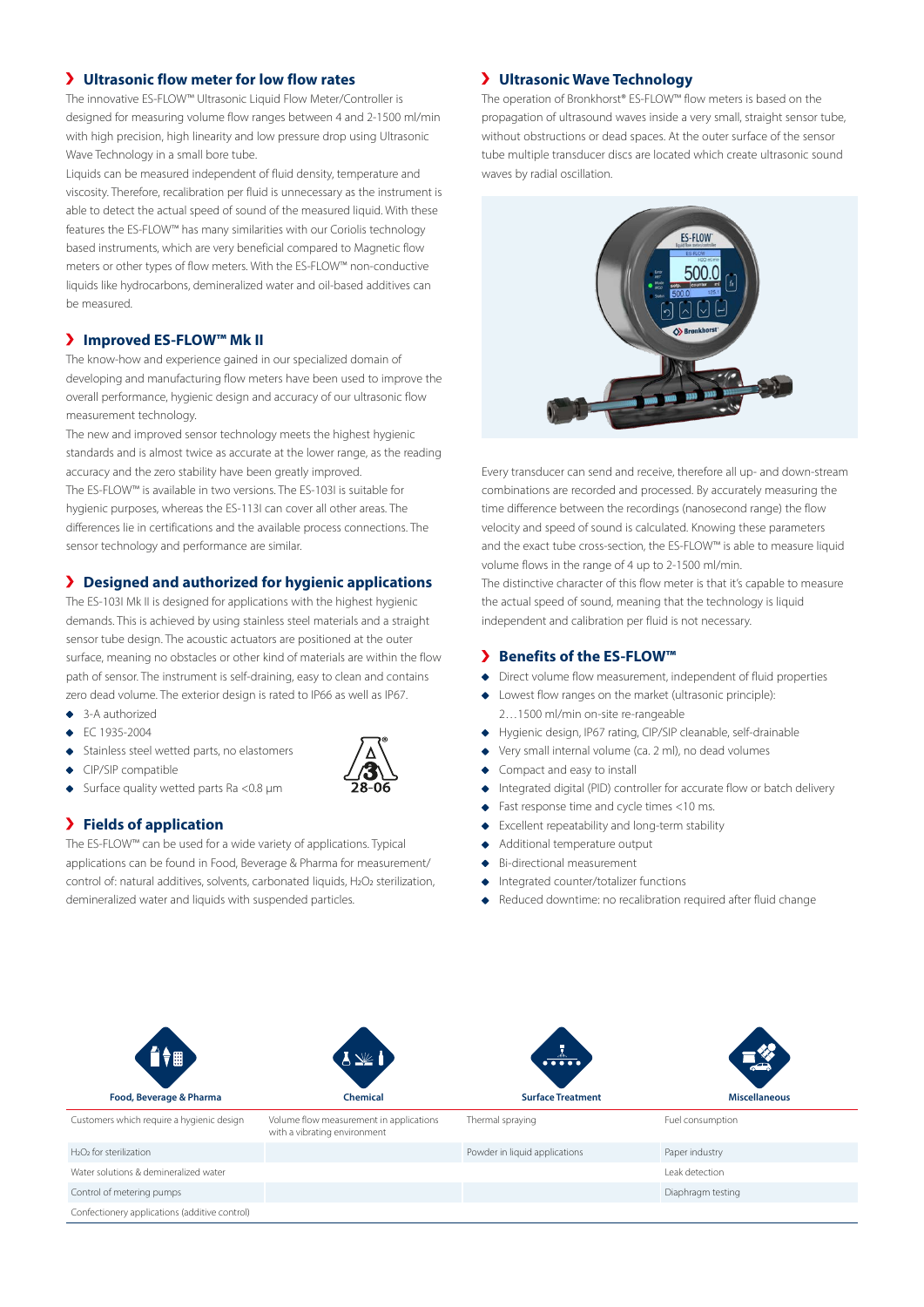# **Technical specifications**

# **Measurement / control system**

| Minimum full scale flow   | 100 ml/min                                                                                                                        |  |
|---------------------------|-----------------------------------------------------------------------------------------------------------------------------------|--|
| Maximum full scale flow   | 1500 ml/min                                                                                                                       |  |
| Minimum flow (controller) | 2 ml/min                                                                                                                          |  |
| Volume flow accuracy*     | $\leq \pm 0.8\%$ Rd                                                                                                               |  |
| Zero stability            | $< +0.4$ ml/min                                                                                                                   |  |
| Repeatability             | $\leq$ 0,1% Rd $\pm$ 0,05 ml/min                                                                                                  |  |
| Turndown ratio            | digital:<br>2:200 up to 2:1500 ml/min<br>(full scale value scalable by the user);<br>$1:50(2100\%)$ ;<br>analog:                  |  |
| Fluids                    | liquids with sound speed between 1000 and 2000 m/s;<br>fluid independent measurement; also suitable for non-<br>conductive fluids |  |
| Response time             | < 200 msec (meter, τ98%)                                                                                                          |  |
| Refresh (cycle) time      | $\leq 10$ msec                                                                                                                    |  |
| Fluid temperature max     | $-10.90$ °C                                                                                                                       |  |
| Cleaning temperature max  | 140 °C                                                                                                                            |  |
| Ambient temperature max   | 060 °C                                                                                                                            |  |
| Mounting                  | Any position, attitude sensitivity negligible.                                                                                    |  |
| Temperature accuracy      | $+1$ °C                                                                                                                           |  |
| Warm-up time              | approx. 1/2 hour after power up for optimum performance                                                                           |  |

*\* Reference conditions: demineralized water, 21±3°C en 8±1 bar*

#### **Mechanical parts**

| Sensor                  | Straight tube          |                                                                              |
|-------------------------|------------------------|------------------------------------------------------------------------------|
| Material (wetted parts) | Stainless steel 316L   |                                                                              |
| Surface quality         | $\leq 0.8$ µm          |                                                                              |
| Pressure rating (PN)    | FS-103I:<br>$FS-1131:$ | 10 bar(g) (higher on reguest)<br>$100 \text{ bar}(q)$                        |
| Process connections     | FS-103I:<br>FS-113I:   | 1/2" or 1/4" Tri-Clamp flanges<br>3 mm, 6 mm, 1/s", 1/4" OD compression type |
| Seals                   | None                   |                                                                              |
| Weight                  | Meter:                 | 1,3 kg;<br>Controller: on request                                            |
| Ingress protection      | IP66 and IP67          |                                                                              |

#### **Electrical properties**

| Power supply           | +1524 Vdc ±10%; max. ripple recommended: 50 mV tt                                                                  |
|------------------------|--------------------------------------------------------------------------------------------------------------------|
| Max. power consumption | 2.8W                                                                                                               |
| Analog output          | $05$ (10) Vdc, min. load impedance > 2 k $\Omega$ ;<br>0 (4)20 mA (sourcing), max. load impedance $<$ 375 $\Omega$ |
| Analog setpoint        | $05$ (10) Vdc, min. load impedance > 100 k $\Omega$ ;<br>0 (4)20 mA, load impedance $\sim$ 100 $\Omega$            |
| Customised I/O         | Analog control signal output: 010 Vdc or 420 mA;<br>Pulse output                                                   |
| Digital communication  | Standard: RS232:<br>Options: PROFIBUS DP, PROFINET, CANopen®, DeviceNet™,<br>Modbus RTU/ASCII or FLOW-BUS          |

#### **Electrical connections**

| Analog, RS232                         |                            | 8-pin M12 Connector (male)                                  |
|---------------------------------------|----------------------------|-------------------------------------------------------------|
| Configured I/O, Actuator<br>output    | 8-pin M12 Connector (male) |                                                             |
| Actuator, Remote display              |                            | 4-pin M8 connector (female)                                 |
| PROFIBUS DP                           | bus:<br>power:             | 5-pin M12 connector (female);<br>8-pin M12 connector (male) |
| CANopen®, DeviceNet™                  |                            | 5-pin M12 connector (male)                                  |
| FLOW-BUS, Modbus-RTU/<br><b>ASCII</b> |                            | 5-pin M12 connector (male)                                  |

#### **Certificates/Approvals**

| Sanitary/Hygienic Standards | 3-A (ES-103I) |
|-----------------------------|---------------|
| Food contact                | EC 1935/2004  |

# **Dimensions (in mm)**



ES-FLOW™ model ES-103I



#### ES-FLOW™ model ES-113I

| A      | 1/4" and 1/2" Tri-Clamp (DIN32676-C) | 172,4 mm                     |
|--------|--------------------------------------|------------------------------|
|        | 1/4" Face Seal male                  | 194,7 mm                     |
|        | 1/8" and 1/4" OD compression type    | 191,0 mm                     |
|        | 3 mm and 6 mm OD compression type    | 191,0 mm                     |
| B      |                                      | 132,4 mm                     |
| C      |                                      | 145 mm                       |
| $\Box$ |                                      | 52,4 mm                      |
| F      |                                      | $17 \text{ mm}$              |
| F      |                                      | Ø34 mm                       |
| G      |                                      | Ø6,35 mm (internal Ø4,57 mm) |

*Although all specifications in this brochure are believed to be accurate, the right is reserved to make changes without notice or obligation. Patents pending.*

# **Flow rate vs Pressure drop**

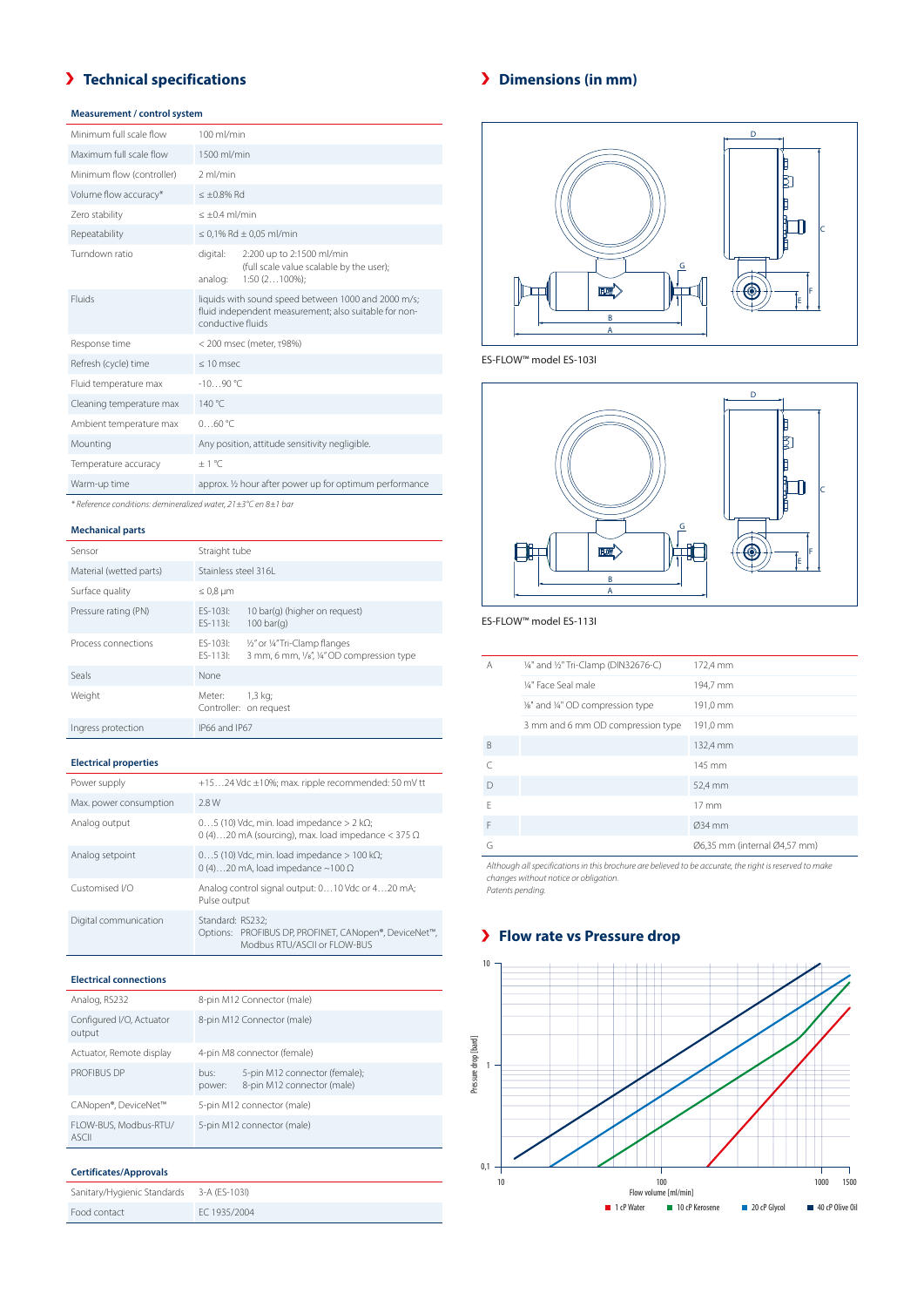# **Hygienic Flow Controller for the Food & Beverage Market**

The integrated PID controller can be used to drive a control valve or pump, enabling users to establish a complete and compact control loop. In this application example the ES-FLOW™ is controlling a hygienic and 3-A authorized GEMÜ pneumatically operated diaphragm valve at a flowrate of 900 ml/min. This combination makes an excellent hygienic flow controller for a wide range of applications within the Food & Beverage market. This design is also very interesting for the process industry with challenging liquids (e.g. particles) as the risk of clogging is limited due to the hygienic design.

#### **Batch Dosing & Counter Functionalities**

One of the advantages of the ES-FLOW™ is that the instrument is equipped with an integrated counter, totalizer and batch dosing functionality. This dosing technology allows batch dosing of small amounts of liquid additives with only a minimum of tolerance. The firmware is equipped with a "learning function" to correct even the smallest tolerances automatically (e.g. during start-up of the instrument or change of supply batches). The setup is customised to fulfil all requirements of the production; it can easily be integrated in already existing processes and production lines. Moreover, with this batch dosing functionality the instrument can control shut-off valves, proportional valves and pumps.



ES-FLOW™ flow meter with close-coupled valve; hygienic and 3-A authorized

## **Flow Meter Controlled Pumps**

Pumps are core components in a liquid system. Dosing or metering pumps are able to "measure" the flow of a liquid by positive displacement or rotations. Process conditions, such as temperature, air containment, back pressure and wear and tear, influence the "measured value", and therefore the pump needs an additional device to make the required correction. The ES-FLOW™ offers the opportunity for direct pump steering. Based on the desired flowrate the ES-FLOW™ controls the speed of the pump to minimise the influence of process conditions and therefore ensures high accuracy and repeatability.

#### **Versatile multi-purpose instrument**

- Digital, Analog or Fieldbus Communication
- Readout & control by display
- Customised I/O outputs:
	- ◆ Analog control signals 0...10 Vdc, 0...20 mA controlling pumps or valves
	- Pulse, Frequency or Alarm output



Liquid Dosing Set, consisting of an ES-FLOW™ flow meter with integrated PID controller, directly driving a close-coupled pump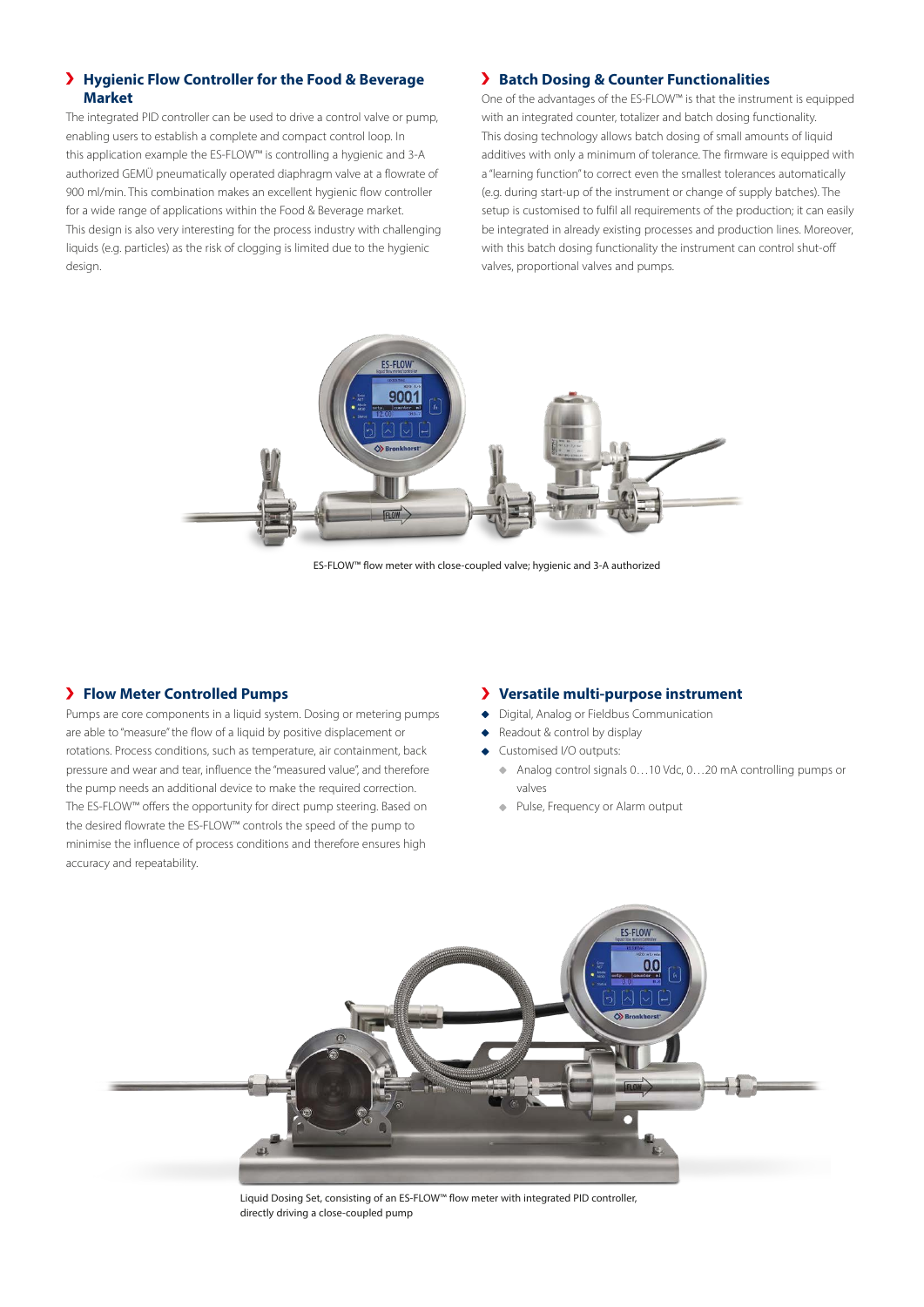# **Application example for candy production**

During the manufacturing of candy, additives such as colourings, flavourings and acids have to be added to a main stream. The latter is a hot, viscous mass that usually consists of water, sugar and glucose syrup. By using our ultrasonic volume flow meters, the dosing accuracy will be improved, and so is the quality control of the manufacturing process. The below solution consists of 4 ES-FLOW™ ultrasonic flow meters. One is used to measure the main flowrate as the other instruments measure/ control the flow of colouring, flavouring and acid. As these fluids are highly concentrated, only small amounts have to be added. These small amounts can be measured with the ultrasonic flow meter, as the measurement range is within 4 to 2-1500 ml/min with a precision of +/- 0.8% Rd. The overall performance and user friendly operation of the ES-FLOW™ instrument are the main reasons for choosing this device. Moreover, manufacturers of confectionery products using ES-FLOW™ devices, earned back their investments in flow meters by saving costly natural colouring and flavouring agents and large quantities of raw material. Before, when relying on volumetric dosing without flow measurement, errors in the production were detected at a rather late stage, resulting in entire batches of candy that had to be defined as 'second choice'. Using flow meters, poor quality - if any - will be detected in a much earlier stage.



ES-FLOW™ model ES-103I with Tri-Clamp process connections







Application example for candy production